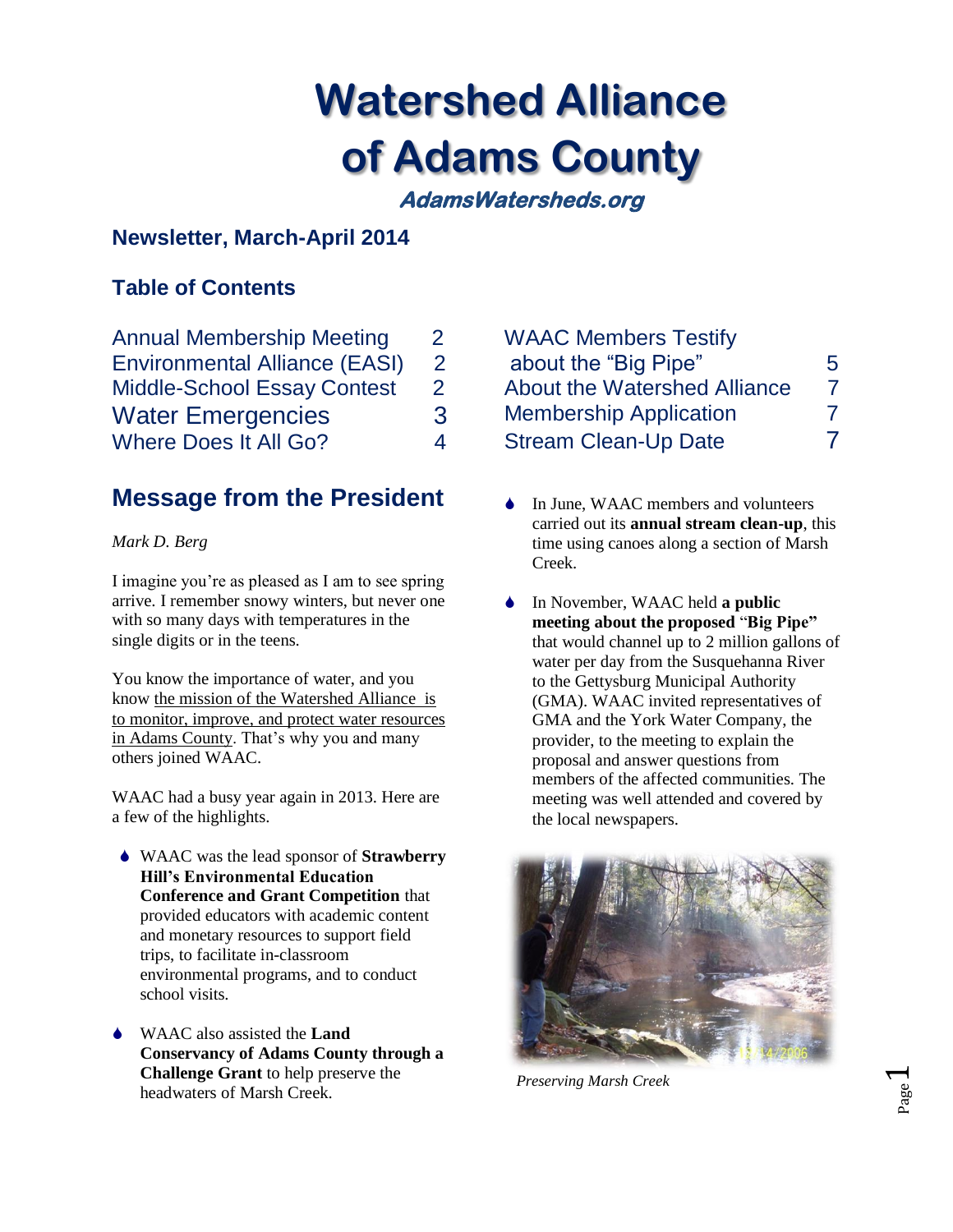Again on the second Friday of every month, the **Gettysburg Times included a column** written by members of the Watershed Alliance of Adams County to educate residents about water issues and to advocate for sound public policies which protect water resources.

Without the financial support of our members, none of our success would have been possible.

I hope you will join us.

## **Annual Membership Meeting**

The annual Membership Meeting of the Watershed Alliance will take place on Monday, April 28, at 7pm, at the Adams County Agricultural & Natural Resources Center, 670 Old Harrisburg Road, in Gettysburg. Light refreshments will be served.

During the brief business portion of the meeting, WAAC's officers and members of the Board will review WAAC's accomplishments during 2013 and discuss plans for the remainder of 2014. Suggestions from members are important in planning WAAC's efforts now and in the future. There will also be an election of new Board members.

Following the business meeting, Nick Colonna, Director of the Adams County Planning & Economic Development Office, will speak about the County's Comprehensive Plan. Of particular interest will be the role of water in the Comp Plan.

# **Environmental Action for Senior Involvement (EASI)**

Are you 55 years or older and would like to become involved in protecting our resources and educating the public about the natural world? If so, the Environmental Alliance for Senior

Involvement (EASI) program wants you.

EASI participants carry out a variety of important tasks. According to Melinda Hughes-Wert, President of Nature Abounds, the organization that manages Senior Environment Corps programs in Pennsylvania – which has chapters in Adams, York, and Lancaster Counties – "This spring, we're hoping to see more folks take an interest in clean water and a healthy environment."

Hughes-Wert continued, "Senior Environment Corps members have monitored water quality, helped to inventory wildlife, and educated the next generation of environmental stewards. Seniors in Pennsylvania really can make a difference. In fact, the value of the SEC programs across Pennsylvania is estimated at over \$3,000,000 a year."

For more information, contact Linda Thompson at the Adams County Office for Aging at 334- 9296.

## **Middle School Essay Contest**

This spring, the Watershed Alliance will sponsor a writing contest to raise awareness about the importance of improving and protecting water resources within Adams County among students and in the community at large.

The contest is open to middle school students in all six school districts in Adams County. First prize is \$100; the next two winning essays will receive \$50 each. Winning essays will be published in the *Gettysburg Times* as WAAC monthly columns.

The entries will be judged by a highlyexperienced retired English teacher and by members of the WAAC Board. For information, contact Mark Berg at MABerg175@comcast.net.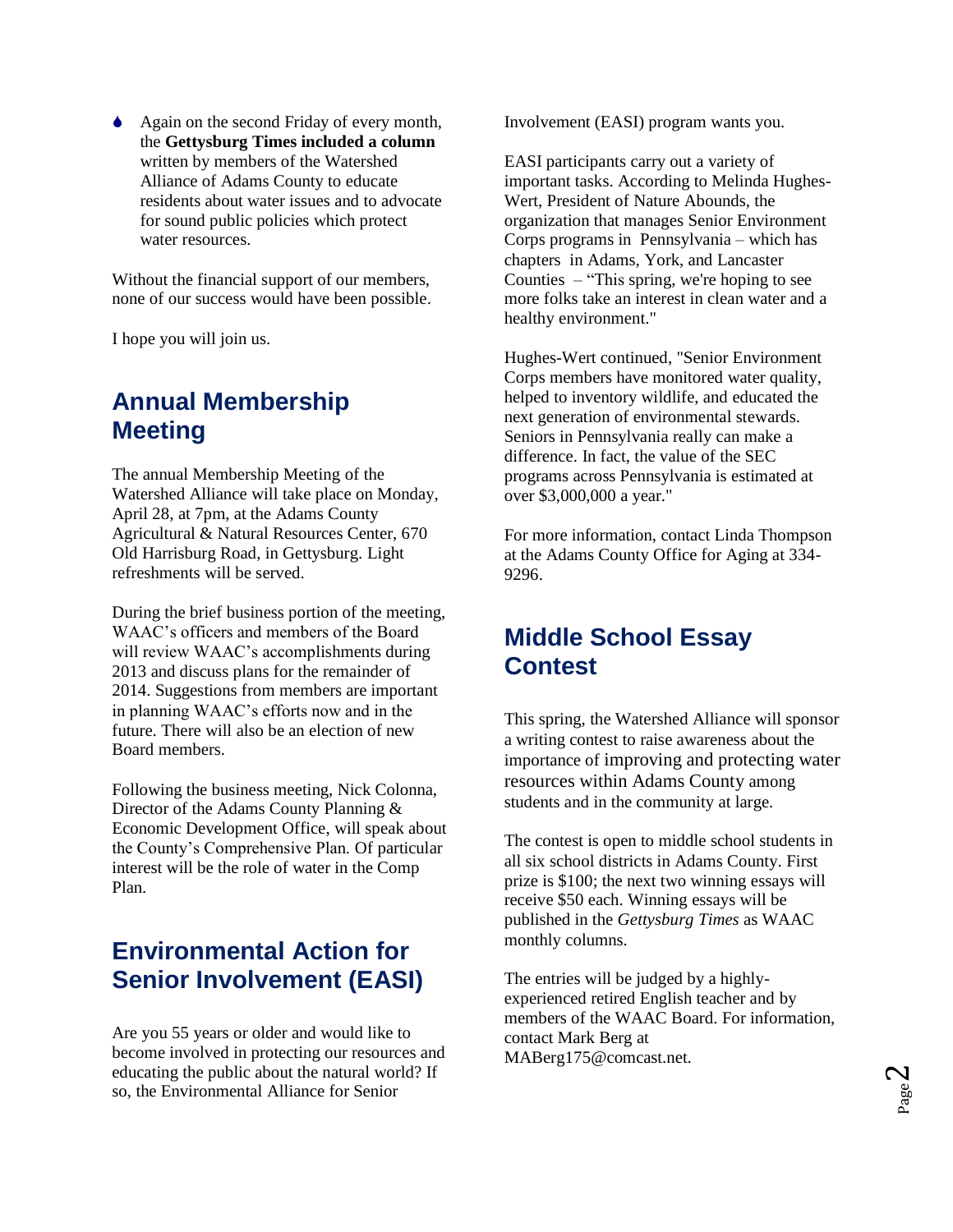## **As seen in** *The Gettysburg Times*

The following are recent columns; previous columns can be found at WAAC's web site.

# **Water Emergencies**

#### *Charles Skopic, February 2014 Past President of WAAC*

Chemicals leaking from a storage tank near the river supplying water to Charleston, West Virginia and surrounding communities was national news. Because of the contamination, residents in that area had no water for drinking, cooking, bathing, or any of the everyday uses we take for granted. Could such a situation occur in Adams County, and, if it did, how would it be handled?



*Elk River, West Virginia, Chemical Spill*

It would be virtually impossible for all water supplies in our county to be contaminated by a major chemical spill or similar event because we have diverse and widely-distributed water sources and suppliers. About 90% of our water comes from wells, either private or public, sprinkled throughout the county. Municipal water suppliers also use water from streams such as Marsh Creek, but primarily rely on wells.

But we could have localized water emergencies. Hazardous materials are all around us (even

small amounts in our homes and garden sheds). Trucks and trains travelling through or within the county carry industrial chemicals, fuel, pesticides, herbicides, and other materials that can be toxic if they enter streams or underground aquifers. That could happen with a truck crash or train wreck. There are also gas pipelines crossing the county, fuel and chemical storage tanks, and other potential contamination sources. Both federal and state laws and regulations cover the transport and storage of potentially hazardous materials, so the possibility of serious incidents is reduced – but not eliminated.

After a recent incident at a local apple processing facility, where flammable toxic material stored in a parked trailer caught fire, I met with the Director of the County's Emergency Management Agency (EMA) and a staff member responsible for handling such incidents. I learned they do much more than just handle 911 calls, the usual source of information that initiates a coordinated response by local, state, and possibly federal officials. First responders at the incident site provide the initial report about the situation. They need information about any toxic materials involved to avoid making the situation worse, such as dousing a fire with water and possibly spreading toxic chemicals. In many situations, EMA personnel are on site to provide technical assistance or get additional technical information if needed.

If a hazardous material incident occurs, the water supply for some residents may be interrupted, but we can rely on a team of trained professionals, from first responders to technical experts who will contain and minimize the problem. There are other situations, however, where the outlook is less certain.

A water emergency can occur if a public water supplier experiences failure of equipment such as well pumps, water treatment apparatus, or ruptured pipes due to age or damage. There are about three dozen community water systems in the county, with from 26 to over 10,000 customers. Most of the systems are small and typically do not have back-up equipment on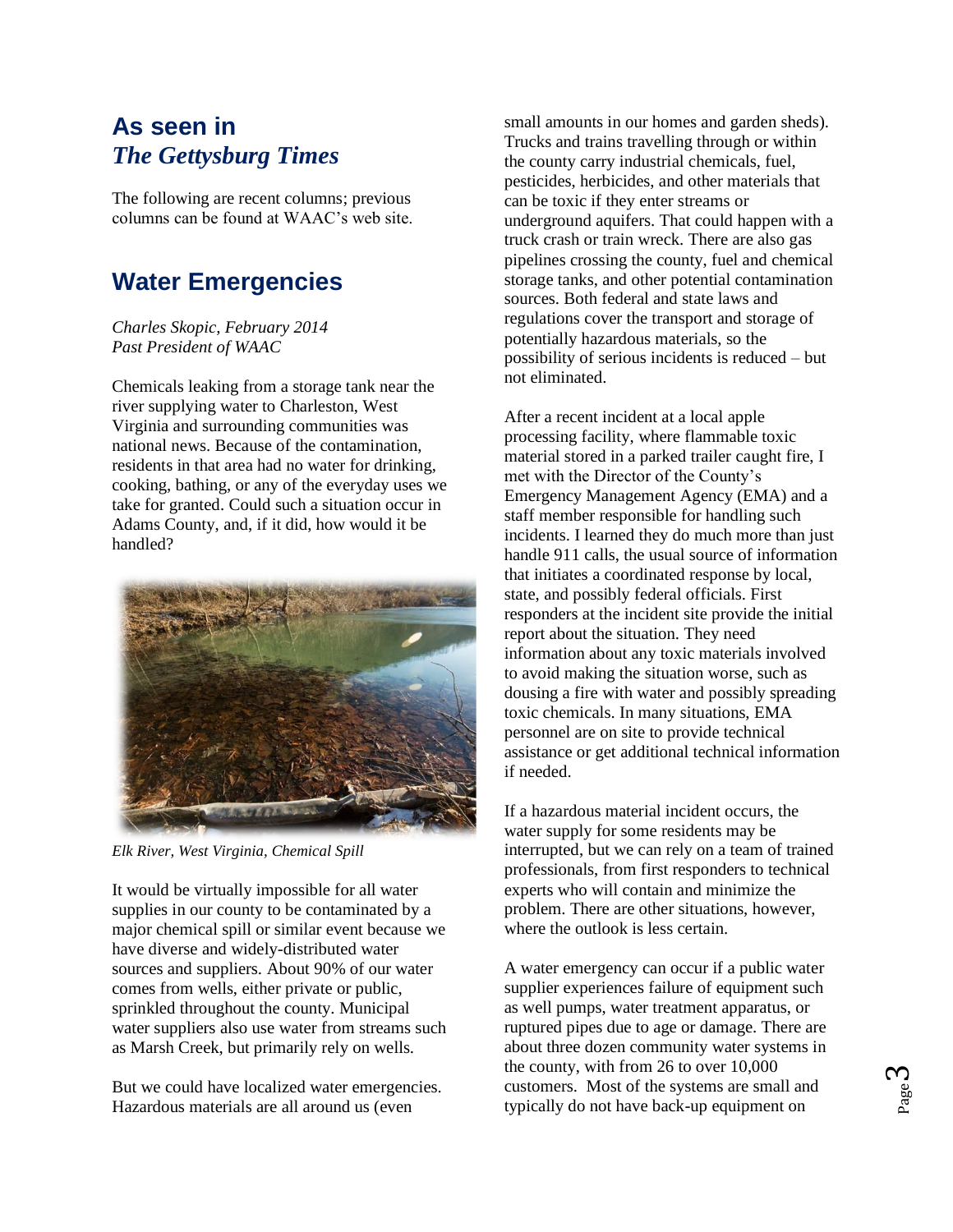hand if failure occurs. This situation deserves more attention than space allows in this article.

Another water emergency can occur if we experience severe drought. These don't occur very often, but they can cause significant problems. Based on the severe droughts occurring elsewhere in our country during the past several years, a record-breaking drought in our area is possible. Let's hope for the best but plan for the worst if it occurs.

## **Where Does it All Go?**

#### *R.B. Lasco, March 2012*

Just five years before the Battle of Gettysburg, the "Plunger Closet" was patented. It was the first modern toilet. Today, we just flush. Something we need to think about occasionally is "Where does it all go?" Adams County has 13 major and several small scale waste water treatment plants.

Watershed Alliance members think the plants do a pretty good job, at least for Rock and Middle Creeks. They did a year-long study of those creeks using water testing equipment. Both showed satisfactory results of water treatment. The Pennsylvania Department of Environmental Protection is responsible for guidelines and monitoring of waste water plants.

Just how do the plants do it? They simply screen, settle, skim, strain and finally chlorinate. As the effluent comes into the plant, large mesh screens catch anything too big for the rest of the process. Then the effluent goes into sedimentation tanks, where heavier solids drift to the bottom. The bottom layers form a sludge, which must be disposed as a solid waste matter.

While the settling is in progress, skimmers move over the surface of the tank to remove oil, soap scum and grease. These will be added to the sludge and treated by anaerobic digestion. I did not know what that Greek-derived word meant either. It was made up by biologists. Here is what Wikipedia says about it:

"The digestion process begins with bacterial hydrolysis of the input materials to break down insoluble organic polymers such as carbohydrates, and make them available for other bacteria. A cidogenic bacteria then convert the sugars and amino acids into carbon dioxide, ammonia, and organic acids."

That sounds complicated, but the point is that it really works. The separated waste water is usually strained through sand as a final filter. The last step is to add enough chlorine to kill residual bacteria, but not enough to show up as residue in a stream.

Many households in Adams County use septic tanks. The rest of us might take a lesson from them. Tank users know that many products are not good for their systems. Just so with a treatment plant. The oil, soap scum and grease which must be removed with the sludge, could be reduced if we were more aware of what should not go down our drains. For example, leftover cooking oil should be put into a disposable container in the 'fridge, solidified and disposed as garbage. Washing machines are a surprising source of problems. Some kind of lint filter should be used for the sake of the home owner's own pipes, and thereby less bulk is added to the sludge. *Many* people making a *little* effort can have *big* results.

As we have seen, the sewage plant process does not deal with the most dangerous item in our wastewater: pharmaceuticals. Prescription or any other drugs should never be put down drains. As for most household chemicals, as the label says: "**Please read the label before disposing."**

We all benefit from the plants that safely and efficiently manage and dispose of what we do not want to dispose of ourselves. Being just a little more conscious of what we put down our drains and toilets will help them do their best work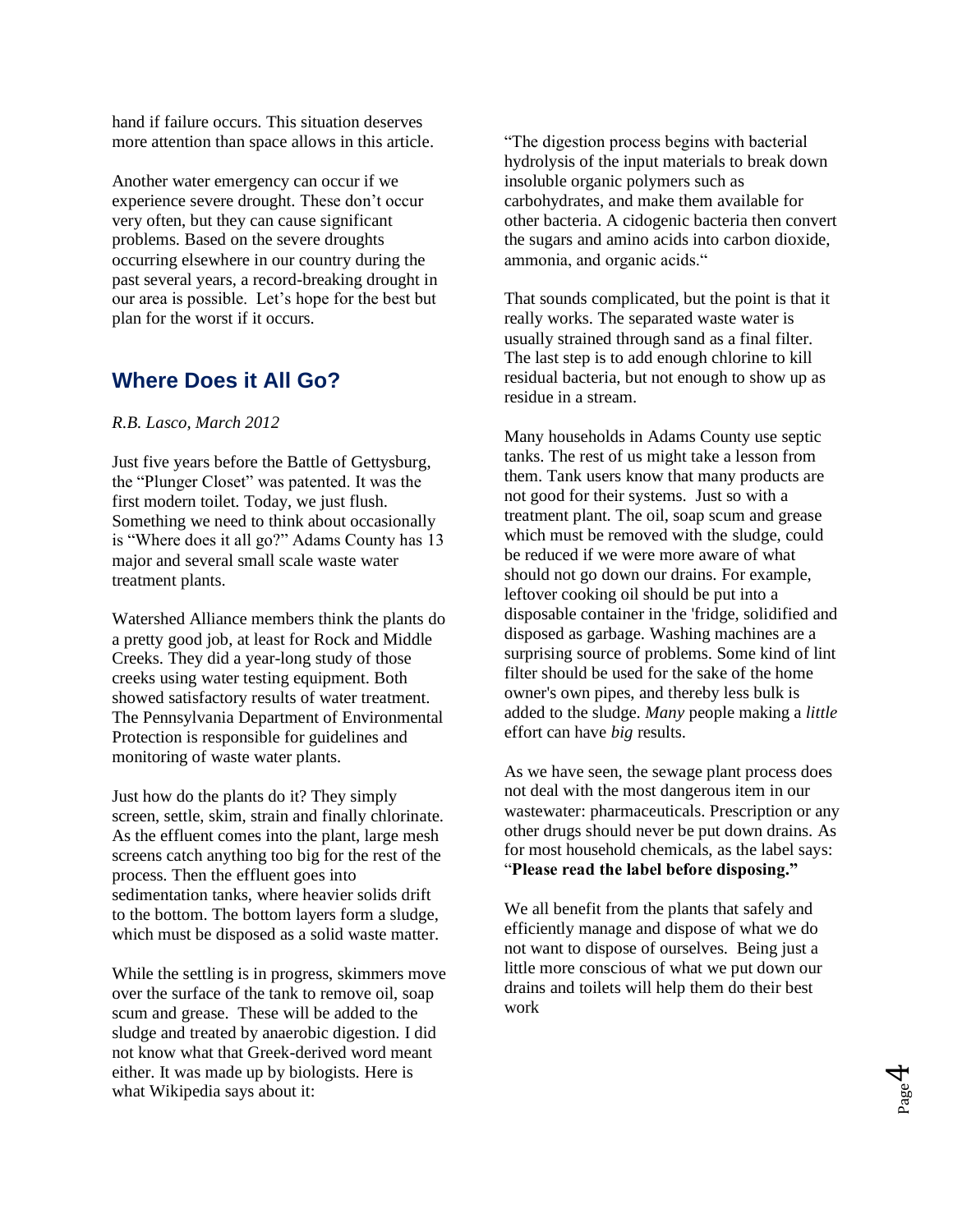## **WAAC Members Testify about the "Big Pipe"**

## **Critics testify against 'big pipe' proposal**

*November 14, 2013 By Jim Hale* Gettysburg Times *Staff Writer Reprinted with permission*

Eight speakers offered fiscal, political, and environmental arguments against a proposal to interconnect the Gettysburg and York water systems Wednesday afternoon during a hearing convened by the Susquehanna River Basin Commission (SRBC). Speakers asked the SRBC to reject or delay consideration of a proposed "big pipe" that would link the York Water Company (YWC) and Gettysburg Municipal Authority (GMA). The former draws from Codorus Creek in the Susquehanna watershed, while GMA's area drains partly into the Potomac River basin.

No one spoke in favor of the proposal during the 75-minute session at the state Capitol in Harrisburg. It was attended by SRBC staffers and Andrew Zemba, Pennsylvania's second alternate member of the SRBC, which may make a decision Dec. 12 in Annapolis, Md. "If you were a ratepayer in Gettysburg right now, would you want to pay for water you didn't need?" Al Ferranto asked, testifying on his own behalf and not in his role as a Cumberland Township supervisor.

Those who testified repeated numerous facts and contentions, including:

- GMA's current capacity exceeds peak use. - Current GMA ratepayers should not be asked to underwrite "speculative" future development. - The GMA board does not include representatives from Cumberland and Straban townships, though a potential board expansion is pending.

- Joint planning efforts among the borough and the two townships are just beginning and need time to work.

- Less expensive alternatives such as increasing water storage capability are possible

- Additional development is incompatible with Adams County's economic mainstays of heritage tourism and agriculture.

- The SRBC should hold a hearing during evening hours in Adams County so more residents can speak.



The proposal is "insane" in terms of water quality and conservation, said York City Council member Michael Helfrich, who was not testifying for the council, but as "riverkeeper" for the Stewards of the Lower Susquehanna. "It's preposterous, the exact opposite of any kind of water conservation we're trying to promote," Helfrich said, adding that officials told him Codorus Creek's water was orange recently because its flow was too low to dilute industrial pollution. Reducing the flow further by diverting water to the GMA would make no sense, he said.

Sue Naugle testified that, as a GMA board member, she cast the lone vote in June against renewing the big pipe application initiated in 2006. In the intervening years, she said, the housing boom crashed, a casino for Adams County was rejected, and well capacity was increased. The GMA system's capacity is 3.5 million gallons per day (GPD), she said, the "safe yield" to be expected from wells and Marsh and Rock creeks is nearly 2.9 million GPD, peak use is 1.7 million GPD, and average use is 1.2 million GPD. Even during this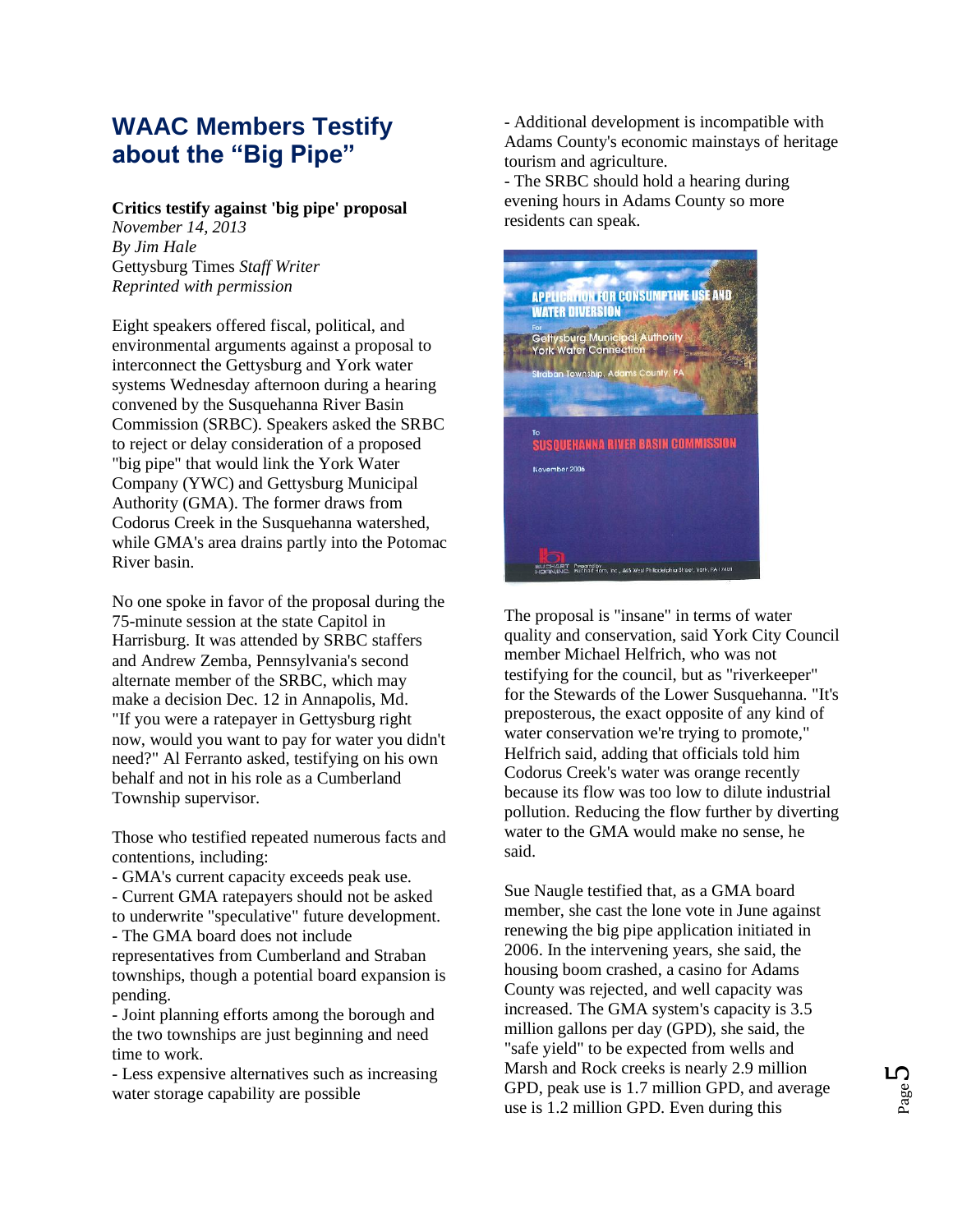summer's 150th battle anniversary there were no problems, she said. The big pipe's multi-million cost would be borne by ratepayers who are primarily in the landlocked borough, while significant development is only possible in surrounding townships. The proposal has "huge consequences" for the borough and townships, Naugle said, and local officials need more time to study the matter collaboratively. She is also a Gettysburg Borough Council member, but was not speaking for that body.

It's not just "anti-development rabble-rousers" who are concerned about development that could "engulf" the county's historic and agricultural "identity," said former Highland Township Supervisor Joe Breighner, who noted that 75 percent of the county's voters approved a bond issue for land preservation in 2008. He warned against "subsidizing future land speculation" because "if you build it, they will come."

Newly elected Cumberland Township Supervisor James Paddock said his successful campaign included his expertise as a landscape architect and land planner to balance development and the area's small-town, agricultural character. Also citing the 2008 bond issue vote and other preservation efforts, Paddock said the county's people are "oriented to protect" the land rather than see "urban sprawl" "detract and degrade" it, he said.

Cumberland resident Charles Skopic called the big pipe "a solution for which there is no present or foreseeable problem" and recommended that the SRBC let the proposal lie dormant for another seven years, or at least until intermunicipal planning efforts now underway have a chance to reach completion. Whatever happens to a historic site like Gettysburg will reflect on the nation and state, Skopic said, urging the SRBC to "think about future generations."

Pat Naugle, who testified before the SRBC on the previous big pipe application in 2007 and is a member of water-related advisory panels, noted that a state-mandated critical area resource plan for the watersheds of Marsh and Rock creeks recommends water importation as an

option. However, he said, the plan also includes many other recommendations such as groundwater protection ordinances, local well construction standards, and land preservation easements that ought to be considered first. He noted that Adams County is actually ahead of the rest of the state in terms of local water planning, and said such foresighted "stewardship" is a better option than the proposed water diversion.

Helfrich echoed Naugle. "Ten years ago, I would not have imagined Adams County would be this forward-thinking in their water planning," Helfrich said. "As a rural county, this is some of the most advanced planning for water resources that I've seen throughout the commonwealth." Helfrich also expressed concern that the big pipe would facilitate development that would increase runoff and damage water quality. He too called for the SRBC to "take a step back" and allow more time for study.

Paul Kellett said he is no "tree-hugger" but a real estate agent and developer in Adams County who opposes the big pipe because, according to his extensive calculations, GMA could serve another 10,000 homes with its current capacity. For far less money than the big pipe would cost, he said GMA could maintain "water independence" and guarantee itself a steady supply even in times of low creek flow by constructing a storage reservoir. He also said approving the proposal in order to support potential development rather than to provide for demonstrated current need would "set a dangerous precedent" for the SRBC.

The application approved by the GMA board in June would permit it to import up to 2 million gallons GPD from York, with purchases to begin at 125,000 GPD and increase according to need. In addition to addressing growth, Utilities Manager Mark Guise said in June, the additional supply would also provide reserve capacity should problems or increased regulation affect wells or Marsh Creek. The interconnection could also facilitate reduced use of wells, allowing natural replenishment of the aquifer that feeds them, he said.